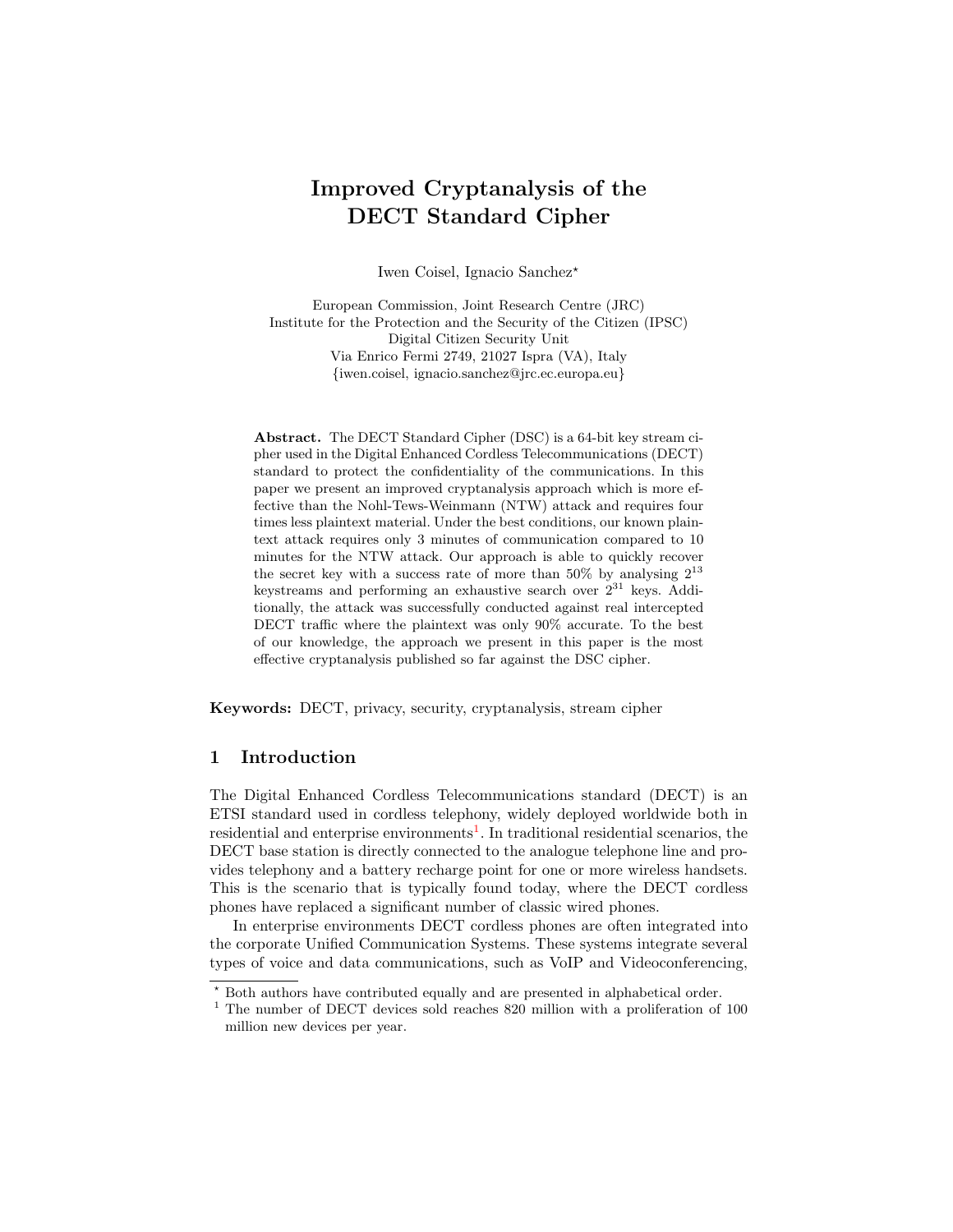which have recently become available in the consumer market. Nowadays it is common to find low-cost DECT cordless phones able to handle both land-line and VoIP communications. Despite the massive adoption of mobile telephony, the DECT standard has reinforced its position as one of the main wireless communication protocols in Smart Home ecosystems.

When encryption is not used, the DECT voice communications are vulnerable to remote eavesdropping attacks, as demonstrated by Lucks et al. [\[3\]](#page-17-0) employing special purpose hardware. More recently, Sanchez et al. [\[7\]](#page-17-1) demonstrated that eavesdropping of non-encrypted DECT voice communications can be effectively performed using widely available low cost Software Defined Radios (SDR). To mitigate these vulnerabilities and to protect the confidentiality of the communications, the DECT standard foresees the usage of a proprietary stream cipher, the DECT Standard Cipher (DSC). Currently, the privacy of the personal voice communications of hundreds of millions of citizens depends on the security of the DSC encryption algorithm.

Although the details of the DSC algorithm were never made openly available in the public standard<sup>[2](#page-1-0)</sup>, Nohl et al.  $[6]$  reverse engineered it from a hardware implementation and published the details of the algorithm along with a reference software implementation.

The literature detailing the security of the DSC encryption algorithm is quite limited, especially when compared to other encryption algorithms such as A5/1 used in mobile telephony. In [\[5\]](#page-17-3) McHardy et al. demonstrated an active replay attack against DSC, and they were able to decrypt a recorded call by interactively recovering the keystreams used to encrypt it. Nohl et al. [\[6\]](#page-17-2) proposed the first (and only) cryptanalysis method, the Nohl-Tews-Weinmann (NTW) attack, capable of recovering the DSC key after analysing large quantities of encrypted traffic. Their work constitutes the foundation of the present paper.

In [\[1\]](#page-17-4), Coisel and Sanchez have presented an attack aiming at retrieving the long term key of the DECT device. While this attack is efficient (approx.  $2^{10}$ ) operations), it requires that a key establishment protocol happens between the handset and the base station. Such protocol typically never takes place in a residential environment as the devices are paired in advance by the manufacturers.

In this paper we present an improved cryptanalysis of the DSC encryption algorithm that is faster than the NTW attack and requires substantially less plaintext material to be effective, making its usage viable in practical scenarios.

The paper is structured as follows. In section [2](#page-2-0) we review in detail the DSC stream cipher and its functions. In section [3](#page-4-0) we describe the Nohl-Tews-Weinmann attack and its results. In section [4](#page-7-0) we introduce our attack against DSC, and in section [5](#page-9-0) we describe the working implementation. In section [6](#page-12-0) we present and analyse the results obtained by our approach, and we compare with the results obtained by the Nohl-Tews-Weinmann method. Finally, in section [7](#page-16-0) we present the conclusions and we outline future research lines on the topic.

<span id="page-1-0"></span><sup>&</sup>lt;sup>2</sup> The internal detail and reference implementation of the DSC algorithm is only available under non-disclosure agreements.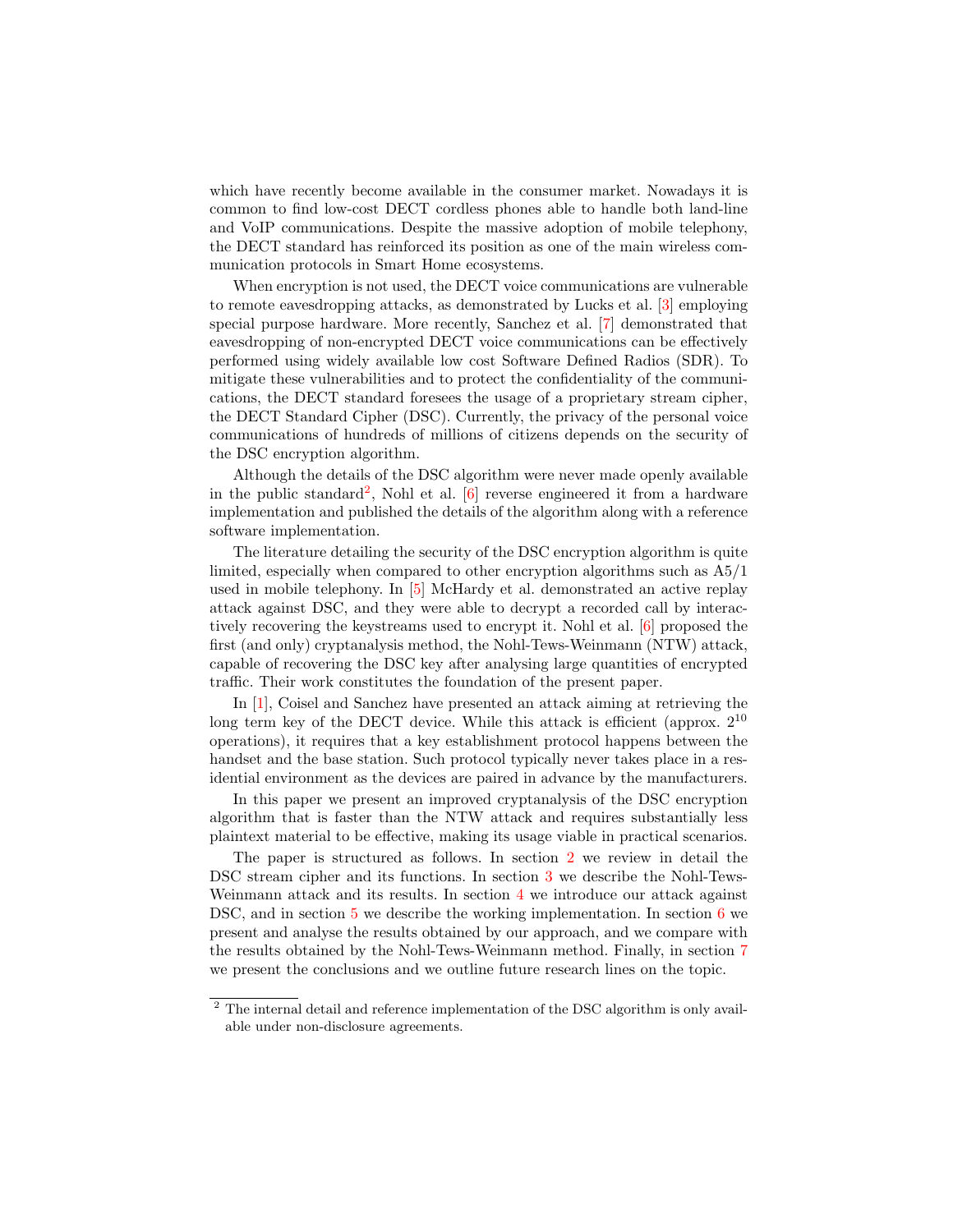# <span id="page-2-0"></span>2 The DECT Standard Cipher

The DECT Standard Cipher (DSC) is a proprietary stream cipher designed as part of the DECT ETSI standard [\[2\]](#page-17-5). Although the DSC details were never made public in the DECT standard, Nohl et al. [\[6\]](#page-17-2) presented a reference software implementation that they obtained through a reverse engineering procedure.

<span id="page-2-1"></span>

Fig. 1: DSC Stream Cipher

Concisely, the DSC is a 64-bit key stream cipher based on 4 irregularly clocked linear feedback shift registers (LFSRs)  $R_1, \ldots, R_4$  in Galois configuration and a non-linear output combiner  $O$  with memory  $z$ . The three first registers are used to produce the keystream, i.e. the symmetric key used in the One-Time Pad algorithm to encrypt the plaintext. The fourth LFSR register is used, in combination with the others, to control the clocking of the three main registers. As will be described in detail later on, the DSC is initialized with a 35 bits long Initialization Vector and a 64-bit key, respectively denoted IV and Key.

Each pair of IV and Key is used to produce 720 bits of keystream that are split in two KeyStream Segments (KSS) of 360 bits each. The first KSS is used to encrypt the DECT frames sent by the base station (Fixed Part), and the second to encrypt the frames sent by the phone (Portable Part). In each case, the first 40 bits are used to encrypt the C-Channel data (that contains control data), whilst the rest of the bits are used to encrypt the B-Field (digitally encoded voice). More details can be found in the DECT ETSI standard [\[2\]](#page-17-5). The DSC cipher is depicted in Figure [1](#page-2-1) and formally described in the following subsections.

### 2.1 The DSC Internal Configuration

The internal status of the DSC stream cipher is composed of 81 bits spread amongst the 4 LFSRs and the memory bit of the output combiner. The three first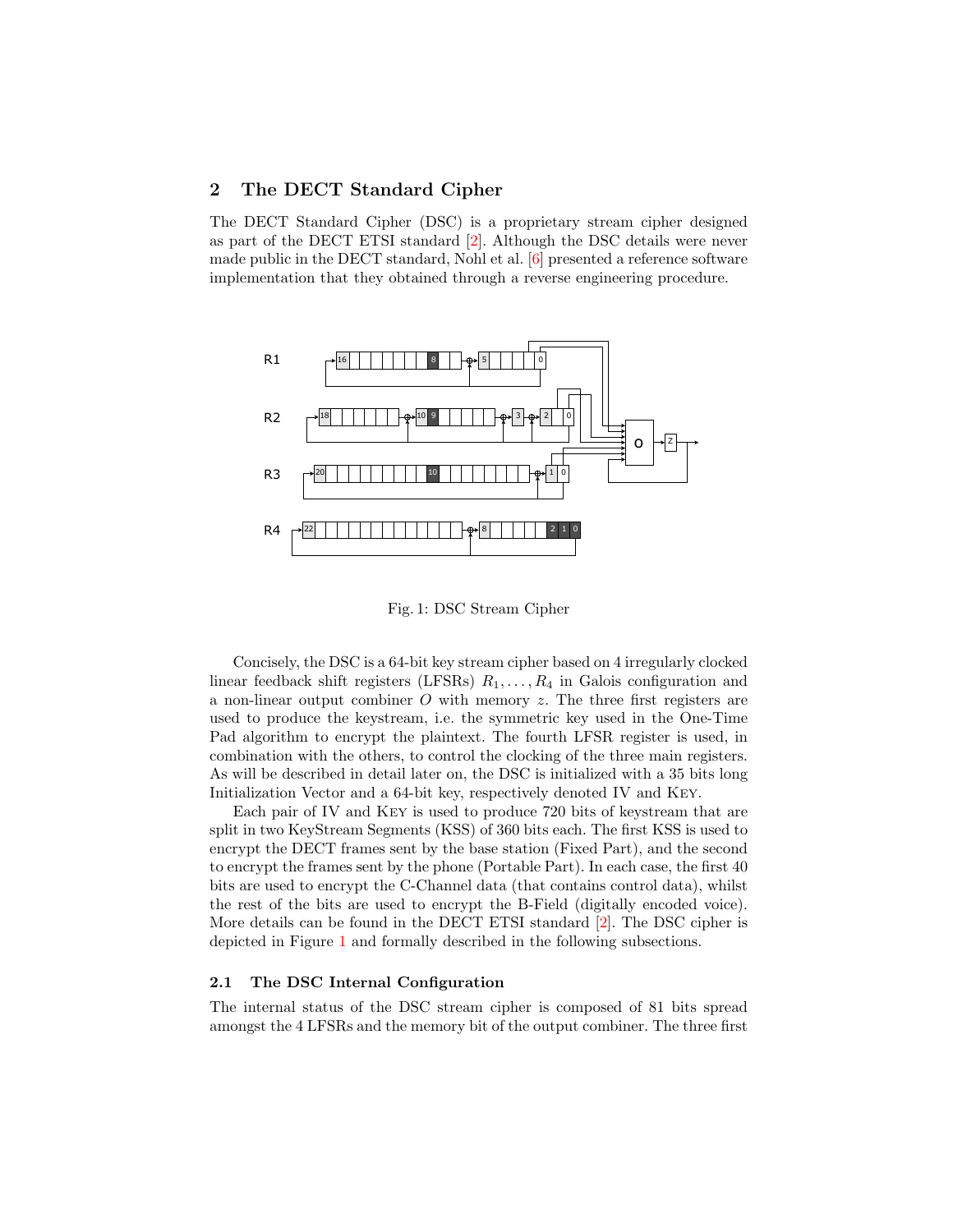registers, R1, R2 and R3, are used to provide input to the output combiner, as will be described in detail in Section [2.2.](#page-3-0) The last register, R4, is used exclusively to control the irregular clocking of the other registers after each round of the DSC. The four LFSR, depicted in Figure [1,](#page-2-1) are formally described below together with their respective feedback polynomials.

- Registry R1: length 17 bits feedback polynom:  $x^{17} + x^6 + 1$
- Registry R2: length 19 bits feedback polynom:  $x^{19} + x^{11} + x^4 + x^3 + 1$
- Registry R3: length 21 bits feedback polynom:  $x^{21} + x + 1$
- Registry R4: length 23 bits feedback polynom:  $x^{23} + x^9 + 1$

The initialization of the internal status, also called key loading procedure, is done by introducing bit by bit the 64 bits of the IV (the 35-bit IV padded to 64 bits with 0s) concatenated with the 64-bit key, XORing them with the most significant bit of each register. After each insertion, the four registers are clocked a single time (no irregular clocking during this step).

After the key loading procedure is completed, 40 "empty" rounds are executed during which the generated keystream bits are discarded. After each round, the register R4 is regularly clocked three times. The three main registers, R1, R2 and R3, are irregularly clocked two or three times depending of the values of specific bits (displayed with a dark grey background in Figure [1\)](#page-2-1) of the three other registers. The number of times each register is clocked for a specific round, denoted  $irr\_cl_i$ , is defined as follows, where  $x_{i,j}$  denotes the j-th less significant bit, starting from  $0$ , of the register  $i$ .

$$
irr_{-}cl_{1} = 2 + (x_{4,0} \oplus x_{2,9} \oplus x_{3,10})
$$
  

$$
irr_{-}cl_{2} = 2 + (x_{4,1} \oplus x_{1,8} \oplus x_{3,10})
$$
  

$$
irr_{-}cl_{3} = 2 + (x_{4,2} \oplus x_{1,8} \oplus x_{2,9})
$$

Once the initialization procedure is completed, the round 0 of the DSC starts and produces the first bit of the keystream, denoted  $z_0$ . More generally, the keystream bit  $z_i$  is output at the end of the round i. All the keystream bits are generated by the output combiner as detailed in the next subsection.

# <span id="page-3-0"></span>2.2 The Output Combiner

The output combiner  $O$  is a non-linear function, more precisely a cubic function. It takes as inputs the two least significant bits of the three main registers, R1, R2 and R3, and the bit from the memory slot corresponding to the previous bit of the keystream. From now on, these 6 bits, taken from the three main registers, constitute what is called in the following the status of the DSC, and it is obviously dependent on the round number as well as the key and the IV.

Every round, the output combiner generates a bit that is stored in the memory slot, denoted  $z$  in Figure [1.](#page-2-1) The bit previously stored in the memory slot will be output as a keystream bit, provided the initial 40 rounds were already completed. The new bit stored in the memory slot will be used as part of the input of the output combiner in the next round.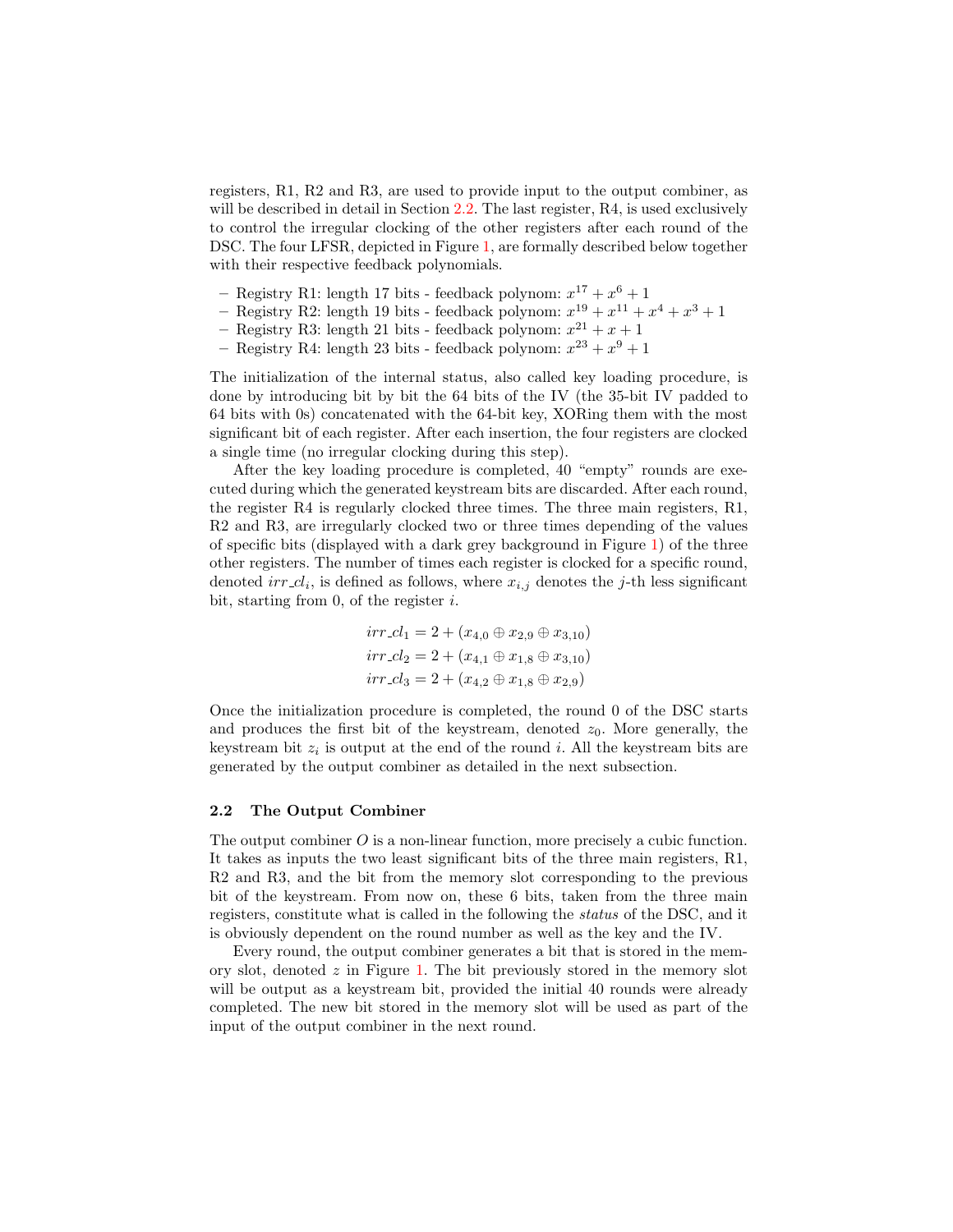The output combiner is defined as follows, where  $S = (x_{1,0}, x_{1,1}, x_{2,0}, x_{2,1},$  $x_{3,0}, x_{3,1}$  is the status of the DSC for the current round.

$$
O(S, z) = x_{1,1}x_{1,0}z \oplus x_{2,0}x_{1,1}x_{1,0} \oplus x_{1,1}z \oplus x_{2,1}x_{1,0}z \oplus x_{2,1}
$$
  
\n
$$
\oplus x_{2,1}x_{2,0}x_{1,0} \oplus x_{3,0}z \oplus x_{3,0}x_{1,0}z \oplus x_{3,1} \oplus x_{3,1}z
$$
  
\n
$$
\oplus x_{3,0}x_{2,0}x_{1,0} \oplus x_{1,1}x_{1,0} \oplus x_{2,0}x_{1,1} \oplus x_{3,1}x_{1,0}
$$

The main purpose of the function is to break the linearity of the three main registers. Over the 128 possible combination of inputs (64 possible statuses plus 2 possible values of the memory slot), half of them output 0 whilst the others output 1. At first sight the function seems to be balanced.

Any modification of a given status would modify in average the output bit in 50% of the cases. However the output bit remains the same in 56.25% of the cases when only the bits of a single register are modified. When bits of at least two registers are modified, the outputs are again balanced. Furthermore, we have noticed that the probability that the output bit remains the same is dependent on the input. We will not elaborate further on this last fact since we do not use it in our attack yet it is an interesting line of research that may potentially improve the success rate of the attack.

#### 2.3 Notations Used in the Rest of the Paper

In order to facilitate the readability of the paper, we introduce some notations that will be used in the following sections.

 $S_{sc}$ (KEY, IV), for  $sc = (c_1, c_2, c_3)$ , is the status of the DSC, initialized with KEY and IV, when the 3 main registers are respectively clocked  $c_1$ ,  $c_2$ , and  $c_3$ times.  $S_l(Ker, IV)$ , is the status of the DSC, initialized with KEY and IV, that has been used to produce the bit output at the end of the round l. When it does not bring confusion, we do not mention Key and IV.

 $tc_i$  denotes an hypothesis about the real clock of the register i, while  $c_{i,l}$ denotes the real clock of the register  $i$  at the round  $l$ .

We abusively call the couple  $(IV, KS)$ , composed by a keystream  $KS$  and the associated initial vector  $IV$ , a sample of plaintext (or wlog plaintext), as the "real" plaintext can be recovered from the ciphertext and the keystream.  $\mathscr{P} = \{(IV, KS)\}\$  denotes the set of available samples of plaintext.

We also extend the XOR operator and define the XOR operation of two statuses where the bits of the statuses are mutually XORed together.

# <span id="page-4-0"></span>3 The Nohl-Tews-Weinmann Attack

The Nohl-Tews-Weinmann (NTW) attack is a known-plaintext attack which, given a set of plaintext  $\mathscr{P}$ , is able to recover the 64-bit DSC key faster than an exhaustive search over the  $2^{64}$  possible keys.

The first phase of the attack determines a certain amount of affine linear equations that specify relations about the key bits. In a second phase, the remaining bits of the key are brute-forced in order to obtain the 64-bit key.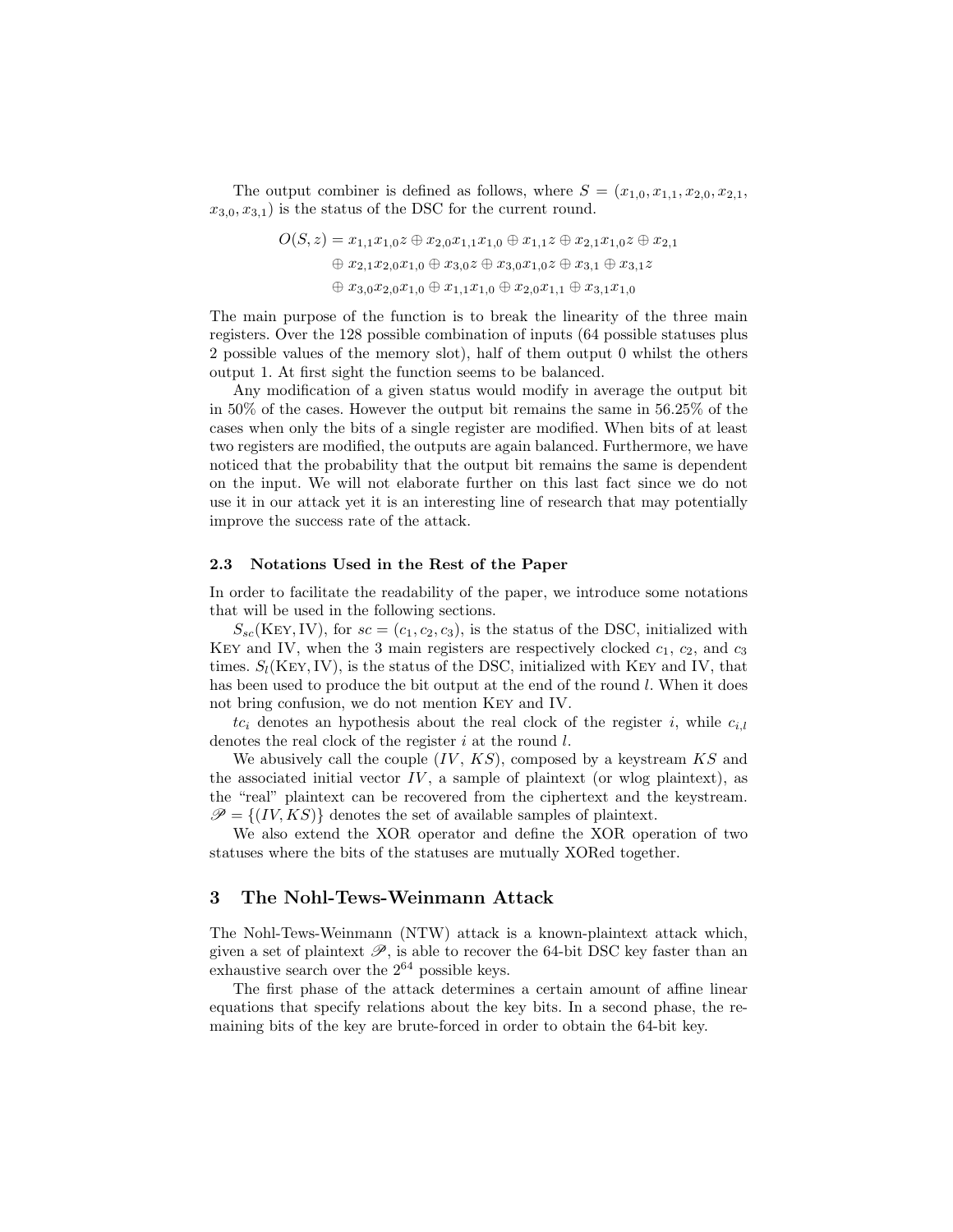Due to the linearity of the 4 DSC registers, each bit of each register, for a given number of clocks, can be defined as a linear combination of the bits of the key and the bits of the initial vector. Guessing correctly a bit  $x_{i,j}$  for a given clock determines a linear equation. The goal of the attack is to guess correctly the status of the DSC and the corresponding clocks  $(c_1, c_2, c_3)$  in order to obtain a sufficiently large number of equations. Once  $n$  independent equations have been derived, the 64-bit key can be recovered following an exhaustive search over the remaining  $2^{64-n}$  values.

#### 3.1 Guessing Correctly a Status

In this section, we describe how the NTW attack manages to retrieve the status of the DSC. In order to do so, first we must explain how the clocks  $c_i$  of the three main registers can be guessed for a given round. This part of the attack takes advantage of the linearity of the DSC stream cipher, or more precisely, the fact that the following equality holds for any triplet of clocks  $sc = (c_1, c_2, c_3)$ .

$$
S_{sc}(\text{Key}, \text{IV}) = S_{sc}(\text{Key}, 0) \oplus S_{sc}(0, \text{IV})
$$

Assuming that a register is clocked twice with a probability of 50%, the clock  $c_i$ for the round  $l$  is distributed according to a shifted binomial distribution with mode  $2.5l+100$ . Based on the distribution, the most probable triplet(s) of clocks can be selected. As an example, the most probable triplets for the first round are those where each clock is either 102 or 103. The equality  $S_{sc}(\text{Ker}, \text{IV})$  =  $S_l(K: Y)$  obviously holds if the registers are clocked accordingly to the values in  $\mathfrak{so}$  at the end of the round  $\mathfrak{l}$ . The generated status and the bits of the keystream also always verify the equation  $O(S_{sc}(K EY, IV), z_{l-1}) = z_l$ . Such equation is denoted  $eqn(sc, l)$  in the rest of the paper.

Both the key and  $S_{sc}$ (KEY, IV) are unknown. However, the IVs and the bits of the keystream are known (as it is a known-plaintext attack). Therefore it is possible to evaluate this equation with the 64 possible statuses. The correct status will necessarily belong to the subset  $S$  of the 32 candidate statuses that verify this particular equation. Using the corresponding IV,  $\tilde{s} = S_{sc}(0, \text{IV})$  can be computed. As a conclusion, if sc is the correct triplet of clocks, then  $S_{sc}(\text{KEV}, 0)$  is in the subset  $\tilde{S} = \{ \tilde{s} \oplus s^*; \forall s^* \in S \}.$ 

On the contrary, if the triplet sc is not the triplet of clocks of the round  $l$ , the correct status still has a probability of 50% to be in this set according to Nohl et al. [\[6\]](#page-17-2). Consequently, the correct status has more than 50% of chance to be in this set, whilst this probability is 50% for all the other statuses.

This experiment can be seen as a Bernoulli trial where a success is the presence of the status is in the list of candidates. If repeated sufficiently, the most frequent status should therefore be the one of  $S_{sc}(K EY, 0)$  due to this bias.

#### 3.2 Determination of More Equations

If the evaluated equation  $eqn(sc, l)$  is properly selected, then the previous step has successfully determined 6 equations for the DSC key, one for each bit of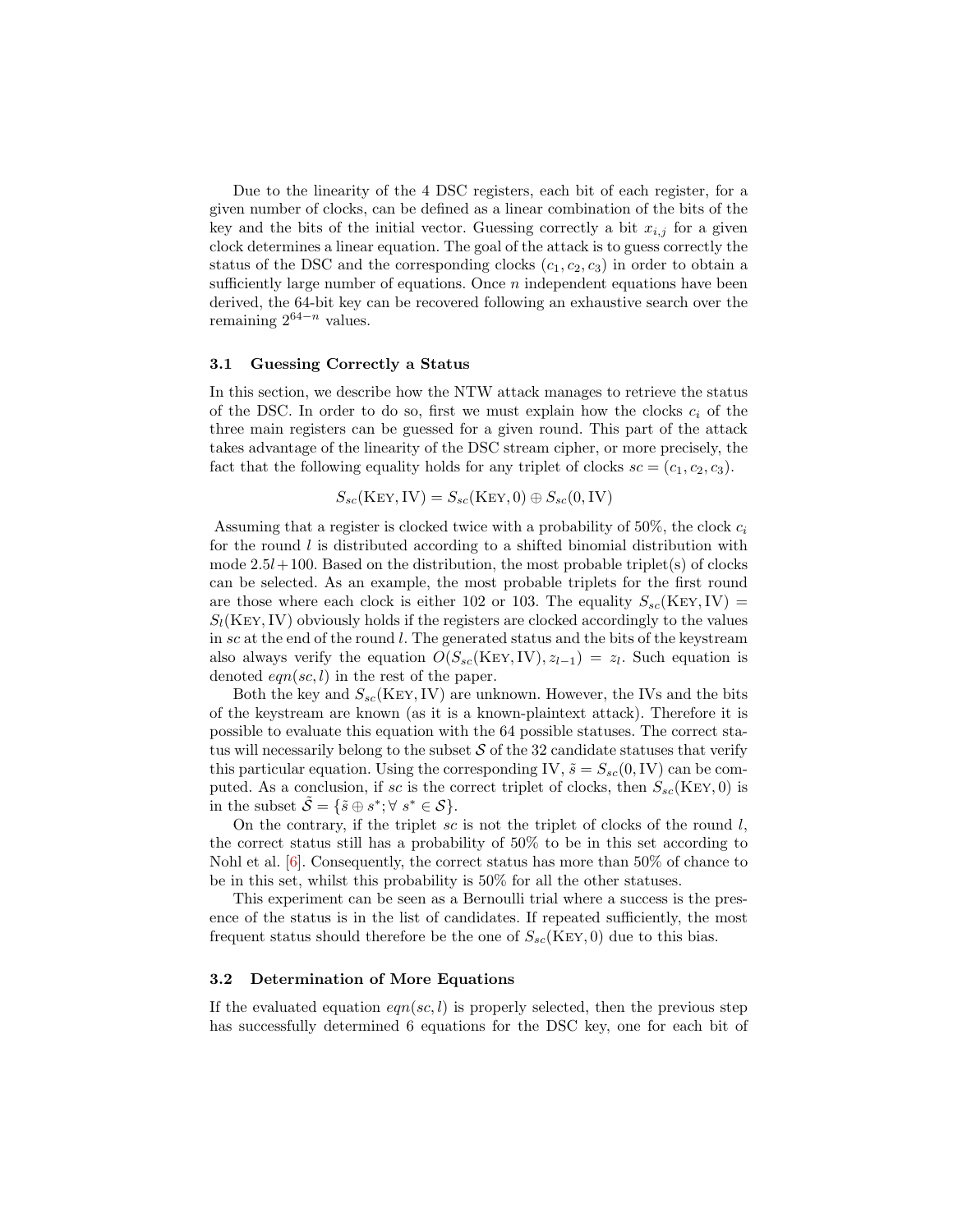the status. However, the reduction of the key space would still be insufficient, as the brute-force of the remaining 58 bits of the key would require too much computational time. In order to determine more equations for the DSC key, the NTW attack extends this principle for each possible combination of clocks in a large range (35 in their article) considering several bits of the keystream (19 in their article). For each triplet of clock, a frequency table is generated to store the "score" of each potential candidate status.

Once all the samples have been processed, the value of a bit of a given register for a given clock is estimated according to all the frequency tables where this bit is involved in. By doing so, 108 bits are defined leading to 108 equations. A subset of these equations is selected according to a certain rank (see  $[6]$  for more details) and the solvability of the obtained system. When enough equations have been selected (around 30) the remaining bits are brute-forced.

### 3.3 Results of the Nohl-Tews-Weinmann Attack

Nohl et al. have conducted their known-plaintext attack against both the C-Channel and the B-Field considering the availability of different quantities of plaintext. They consider the probability that the system of equations defined is valid regarding the correct key. Their experiments consider different sizes for the system, from 10 to 40 equations. For comparison purposes, we summarise in Table [1](#page-6-0) the most relevant results for the C-Channel and the B-Field respectively for different quantities of available plaintext. Full details about the results obtained by the NTW attack can be found in the original article  $[6]$ .

<span id="page-6-0"></span>

|                     |       | C-Channel |       | B-Field |        |       |  |
|---------------------|-------|-----------|-------|---------|--------|-------|--|
| Number of plaintext | 8192  | 16384     | 32768 | 16384   | 32768  | 65536 |  |
| 10 equations        | $2\%$ | $30\%$    | 96%   | $2\%$   | $30\%$ | 92%   |  |
| 20 equations        | $0\%$ | $2\%$     | 78%   | $0\%$   | $2\%$  | 65\%  |  |
| 30 equations        | $0\%$ | $1\%$     | 48\%  | $0\%$   | $0\%$  | 28%   |  |
| 40 equations        | $0\%$ | $0\%$     | 11%   | $0\%$   | $0\%$  | $4\%$ |  |

Table 1: Success rate of the C-Channel and B-Field attack

To reach a probability of success of 50% against the C-Channel in order to define 30 equations the attack requires at least 32,768 plaintexts. Against the B-Field, this attack reaches a probability of success of 28% for 30 equations with approximately 65,536 different samples of plaintext. Slightly better results can be found in the paper of Weiner et al. [\[8\]](#page-18-0) following an optimisation based on a new key ranking procedure. As an example, the success probability for 32,768 available keystreams and 22 equations goes from 71% to 90%.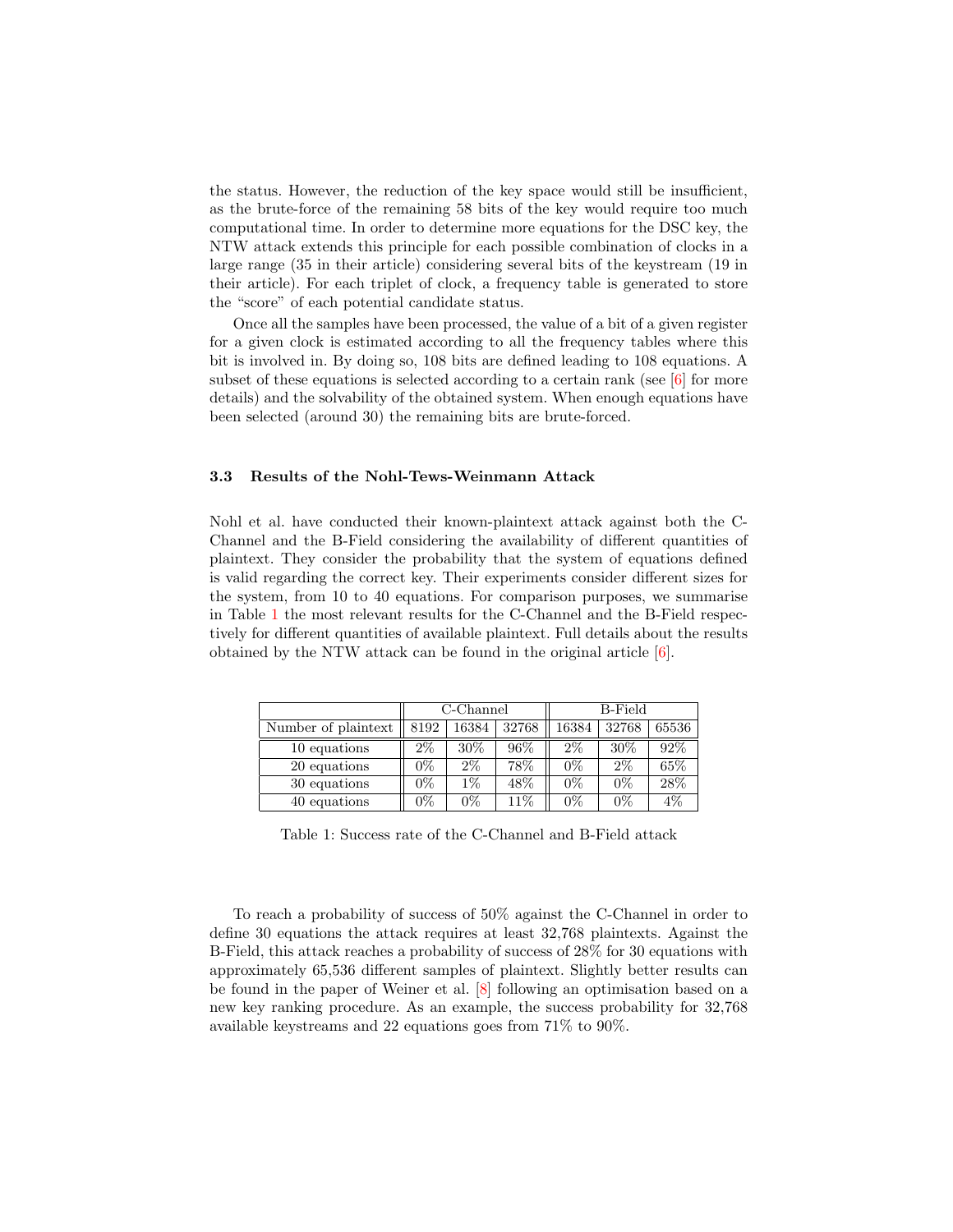# <span id="page-7-0"></span>4 A Theoretical Model of an Improved Cryptanalysis

Instead of considering separately each bit of the internal status of the DSC as is done in the NTW attack, our attack processes directly the entire status for a given range of clocks. By doing so, all the irrelevant candidates (due to the equality of some bits and the feedback of the registers) are discarded in a first step. Furthermore, the underlying theoretical model used to give score to the potential candidate has been refined, leading to more accurate results. Before entering into details we summarise below the full process of our attack.

The first stage of the attack aims to retrieve the 6-bit statuses of the DSC for each triplet of clocks of a given range of length  $len_c$ . As the statuses of two consecutive clocks share three bits, the final targeted status is  $3(len_c+1)$ -bit long. A frequency table containing all these possible combinations, called candidates, is generated to store their *score*. All the equations  $eqn(s, l)$  relevant for this range of clocks are evaluated for each possible candidate. The candidates that verify a given equation increase their score by a value, called weight, specific to this particular equation. The weight of an equation is computed according to the probability that the correct status belongs to the specific subset of candidates that satisfy this equation for a random pair of IV and keystream.

Once all the plaintext samples are processed, all the candidates are ordered according to the score they have obtained.  $3(len_c + 1)$  linear equations linking together the bits of the DSC key can be derived from a candidate. Starting with the first candidate the remaining bits of the key  $(64 - 3(len_c + 1)$  bits) are then brute-forced in the last step of the attack.

### 4.1 Computation of the Weights

In a preliminary phase, the weight of each possible equation  $eqn(s, l)$  for the selected range of clocks, is calculated. Only the equations with non-null weights will be evaluated during the attack. This preliminary step is also achieved in the NTW attack. However, we have noticed experimentally that their values were not accurate. Based on this observation, we have refined the theoretical model that includes the non-homogeneous behaviour of the output combiner.

The weight of an equation is based on the probability that the output combiner outputs the same keystream bit when it takes as input either  $S_{(tc_1,tc_2,tc_3)}$ or  $S_l$ . As a reminder, the equation  $eqn((tc_1, tc_2, tc_3), l)$  is said verified if:

$$
O(S_l, z_{l-1}) = O(S_{(tc_1, tc_2, tc_3)}, z_{l-1}).
$$

Obviously, if the registers are respectively clocked  $tc_1$ ,  $tc_2$ , and  $tc_3$  times in the round l, then this equation is verified with a  $100\%$  probability and the correct status will necessarily be in the subset of candidates. In the following, we assume that the probability that a register clocks twice is 50% as the one that it clocks three times. We assume that the clocking decision of each register is independent from the other registers. The probability that a single register  $i$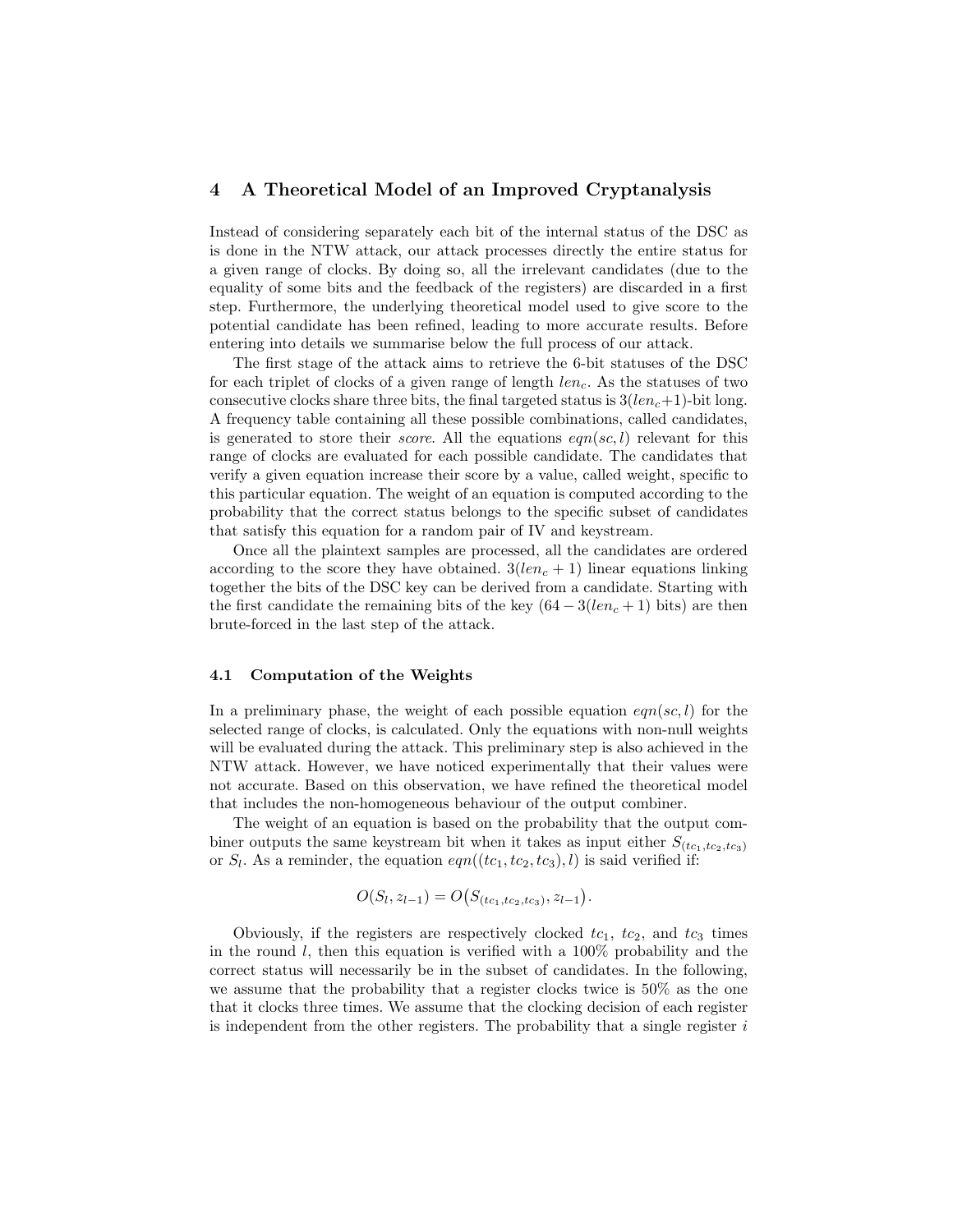is clocked exactly  $tc_i$  times after the round l is:

$$
Pr[c_{i,l} = tc_i] = {40 + l \choose tc_i - (80 + 2l)} 2^{-(40 + l)}.
$$

The probability, denoted  $p_1$ , that the three main registers are respectively clocked  $tc_1$ ,  $tc_2$ , and  $tc_3$  times after the round l, is defined as follows. For the sake of clarity we omit  $(tc_1, tc_2, tc_3)$  and l in the notation of the probabilities.

$$
p_1 = \prod_{i=1}^{3} Pr[c_{i,l} = tc_i].
$$

When at least one clock differs from the targeted one, as stated in the article [\[6\]](#page-17-2), we could expect that the correct status is in the subset of candidates with a probability of 50%. However, due to the particular behaviour of the output combiner previously described in Section [2.2,](#page-3-0) the probability that the equation remains verified is not exactly 50%when the clocks differ. Indeed, if two targeted clocks are correct the equation is verified with a probability of 56.25%. The global probability of success can therefore be refined. For clarity we introduce two intermediate probabilities, the probability  $p_2$  that only one register is not clocked the targeted number of times and the probability  $p_3$  that at least two registers are not clocked the targeted number of times.

$$
p_2 = \sum_{i=1}^3 (1 - Pr[c_{i,l} = tc_i]) \prod_{\substack{j \neq i; \\ j=1}}^3 Pr[c_{j,l} = tc_j]
$$

$$
p_3 = \sum_{i=1}^3 \left[ Pr[c_{i,l} = tc_i] \prod_{\substack{j \neq i; \\ j=1}}^3 (1 - Pr[c_{j,l} = tc_j]) \right] + \prod_{k=1}^3 (1 - Pr[c_{k,l} = tc_k])
$$

The probability that a given equation is verified can now be expressed.

$$
Pr[eqn(sc, l)] = p_1 + 0.5625 \cdot p_2 + 0.5 \cdot p_3
$$

As an example, the equation  $((102, 102, 102), 1)$  corresponding to the production of the keystream bit  $z_1$ , is verified in 50.338% of the cases. Following the approach of  $[4]$ , the weight  $w_{eqn}$  associated to an equation is computed as the logarithmic likelihood of the probability, namely

$$
w(eqn(sc,l)) = log\left(\frac{Pr[eqn]}{1 - Pr[eqn]}\right).
$$

The weight of all possible equations according to a given range of clocks and a given range of keystream bits are precomputed using these results.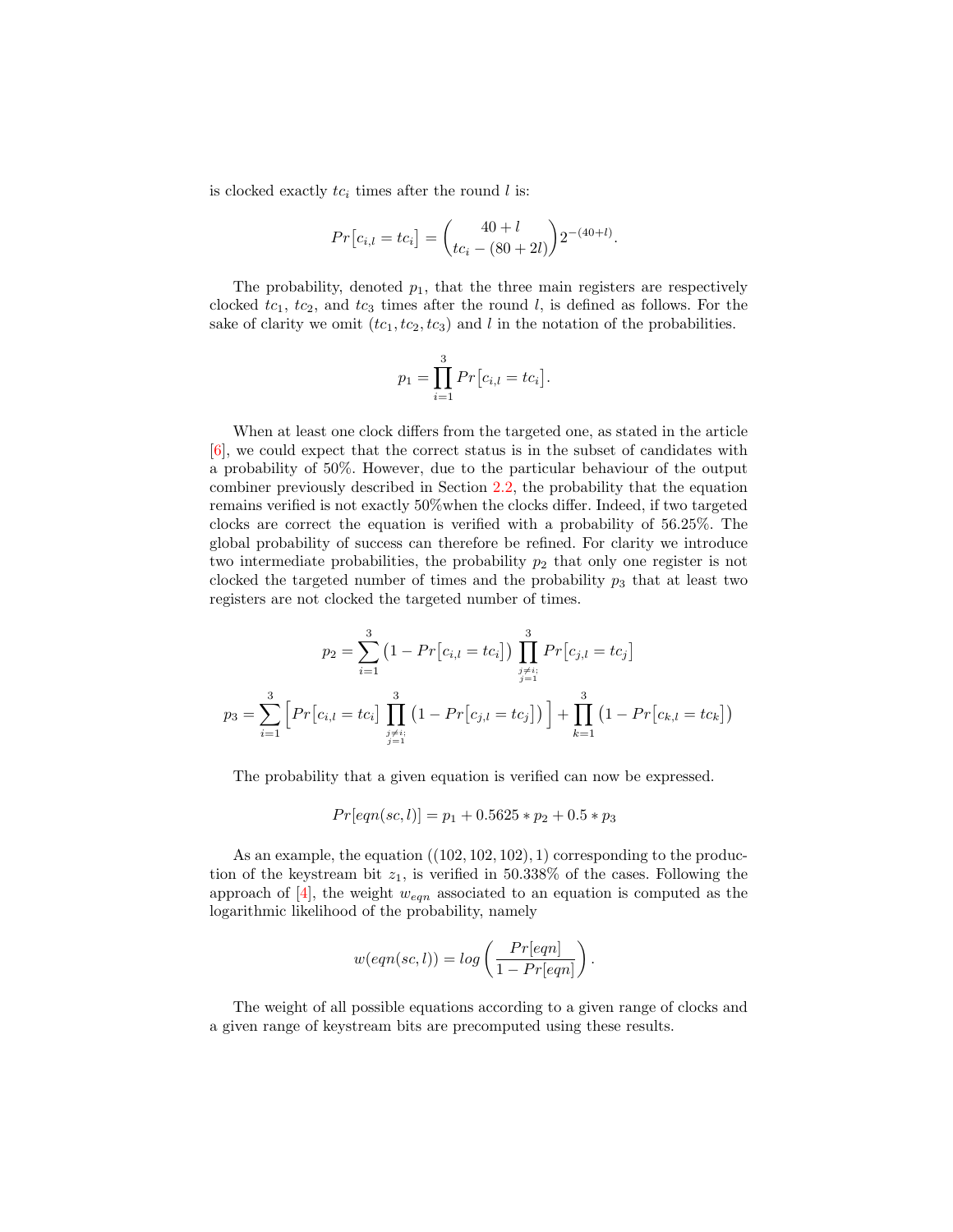#### <span id="page-9-1"></span>4.2 Determination of the Best Candidates

The precomputed weights are now used in the first step of the attack to guess the most probable statuses of  $S_{sc}$ (KEY, 0) for the largest possible range of clocks  $\mathcal R$  and a given set of bits of the keystream  $\mathcal K$ .  $\mathcal T$  denotes the table that contains the  $2^{3(len_c+1)}$  possible combinations of bits for the given range of clocks. The score of each candidate is equal to the addition of all the weights of the equations verified by this particular candidate.

For all triplet of clocks  $sc \in \mathcal{R}^3$  and all rounds  $l \in \mathcal{K}$ , the equations  $eqn(sc, l)$ are evaluated for all the possible candidates in  $\mathscr{T}$ . As a reminder, the statuses that verify a given equation are those potentially corresponding to  $\tilde{s} =$  $S_{sc}$ (KEY, IV). The "IV part" of the status can be removed thanks to the DSC linearity, as  $s^* = S_{sc}(0, IV)$  can be computed. Therefore, the candidates that shall receive the weight of an equation are  $s = \tilde{s} \oplus s^*$ . As in the NTW attack, the more plaintexts are used, the higher the chances are that the correct status belongs to the subset of the ones with the bigger scores.

#### 4.3 Exhaustive Search among the Remaining Bits

A system of  $3(len_c + 1)$  linear equations to the key with 64 unknowns can be defined from each candidate in the table  $\mathscr{T}$ . The key is a solution of the system defined by the correct candidate. To ease the brute-force step the Gaussian reduction of the system is used. All the obtained equations are independent if the length of the range of clock is below 17 (size of the smaller register). Thus  $3(len_c+1)$  bits of the key are determined by these equations while the remaining ones need to be brute-forced.

In order to carry out the last step, we have developed a CPU SIMD-based implementation that loads the equations derived in the cryptanalysis step and performs the exhaustive search over the remaining bits of the key. For each possible combination of keybits to be explored it retrieves the remaining bits of the candidate key using the linear relations. Then the implementation compares the generated keystream with a portion of known keystream at least longer than the number of keybits to be explored. Our implementation evaluates 500 million keys/sec in a Core i7 (AVX) workstation.

# <span id="page-9-0"></span>5 Improved Implementation of the Cryptanalysis

The attack described in the previous section may retrieve the searched key with a relatively good probability of success, whilst requiring a considerable amount of computing time to define enough linear relations among the key bits. In this section we present a success/time trade-off to hasten considerably the execution time whilst maintaining a good success rate.

#### 5.1 Efficiency Consideration

The parameter that ultimately influences the efficiency of the attack is the length  $len_c$  of the clock range. Increasing it speeds the final brute-force step, but also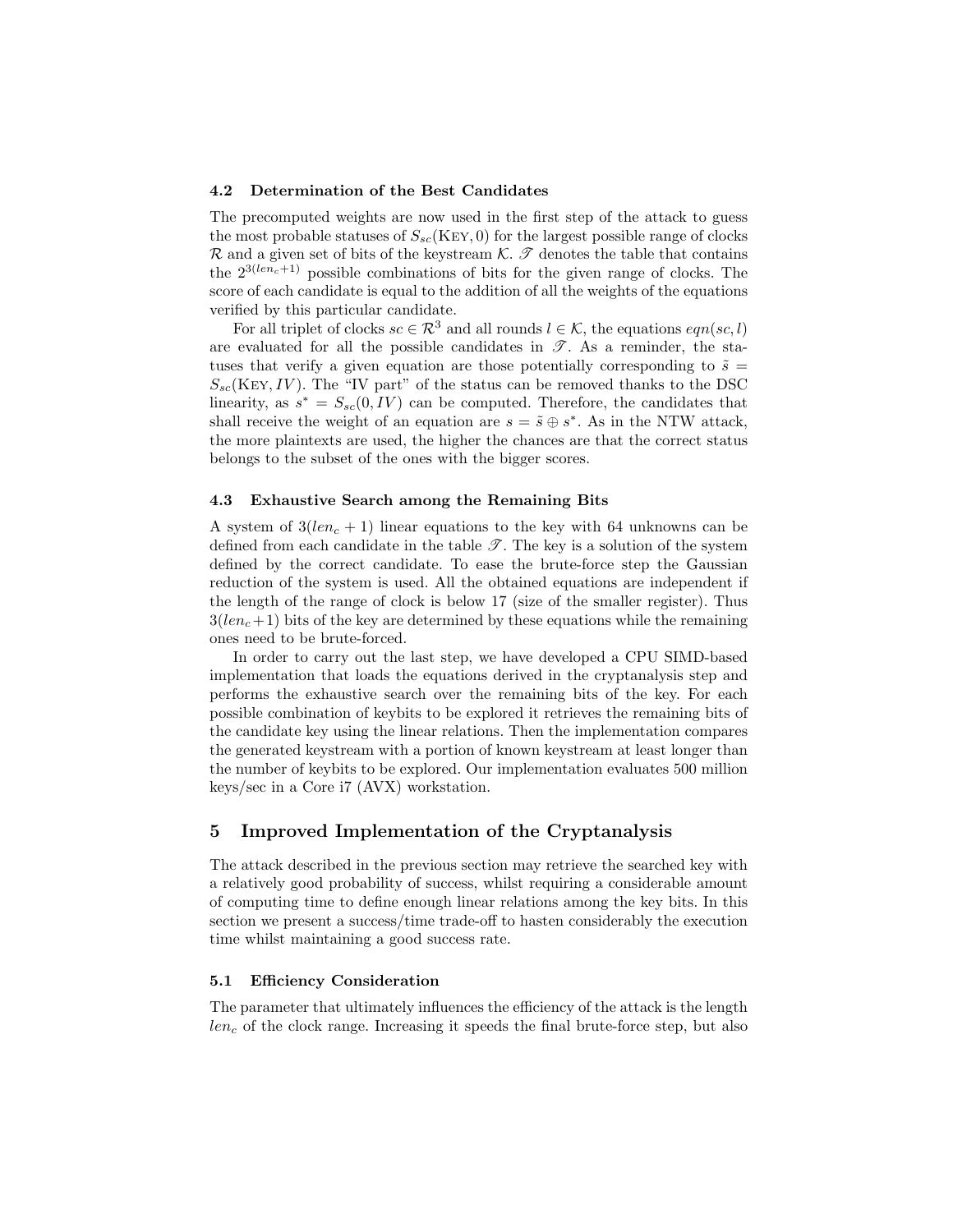increases the number of equations  $n_{eq}$  to be evaluated as well as the size of the candidate table  $\mathscr{T}$ , that are both cubic function in  $len_c$ , as formally defined below.

$$
n_{eq} = len_c^3.length_k
$$

$$
|\mathcal{F}| = 2^{3(len_c+1)}
$$

The evaluation of the equations for all the candidates of  $\mathscr T$  is a process that can be highly parallelised due to the independency of the actions. Consequently, a HPC may be able to achieve this step in a few hours for a length of 7. However, this length only allows the determination of 20 bits of the key. According to the implementation of [\[8\]](#page-18-0), the brute-force of the remaining bits would take around 30 hours on a modern GPU.

To reduce the workload, we could split the range of clocks in sub-ranges and apply our attack to them. Combining the best candidates of each frequency table allows the determination of the same amount of status bits as in the initial range while reducing the computing time required. Unfortunately, this technique also reduces the probability of success due to the loss of contribution from the equations related to clocks that overlap these sub-ranges. Adding some redundancies in the definition of the sub-ranges can be a compromise between computing time required to carry out the attack and probability of success. The small gain in the probability of success is not really relevant compared to the loss of efficiency experienced following this approach. Indeed, more sub-ranges would be required to obtain the same amount of linear equations.

#### 5.2 A Time-Accuracy Trade-Off

Our trade-off use several sub-ranges of reasonable length (typically 3 or 4 clocks each) without any redundancies on which we apply the attack previously defined in Section [4.](#page-7-0) A frequency table is generated for each of these sub-ranges. Then a joint table of the two first sub-ranges is created and populated with the cartesian product of the  $N_T$  most promising candidates from each sub-tables. The score associated to these new candidates is initially set to the sum of the two scores taken from the original candidate tables. The attack described in Section [4.2](#page-9-1) is reapplied to this new subset considering the equations that use clocks overlapping amongst these two sub-ranges. Note that the equations already processed in the prior stage are not evaluated a second time. The most  $N_R$  promising candidates from the merged frequency table are again extracted and combined with the next sub-range and so on until all the sub-ranges have been processed.

The numbers  $N_T$  and  $N_R$  of the most promising candidates to be taken from the table of candidates is a critical parameter as it allows to hasten the experiment to the detriment of the success probability. A small value decreases the number of candidates that will be evaluated against the equations for a wider range of clocks. At the same time, it reduces the chances that the correct candidate belongs to the reduced list and thus that the attack is successful.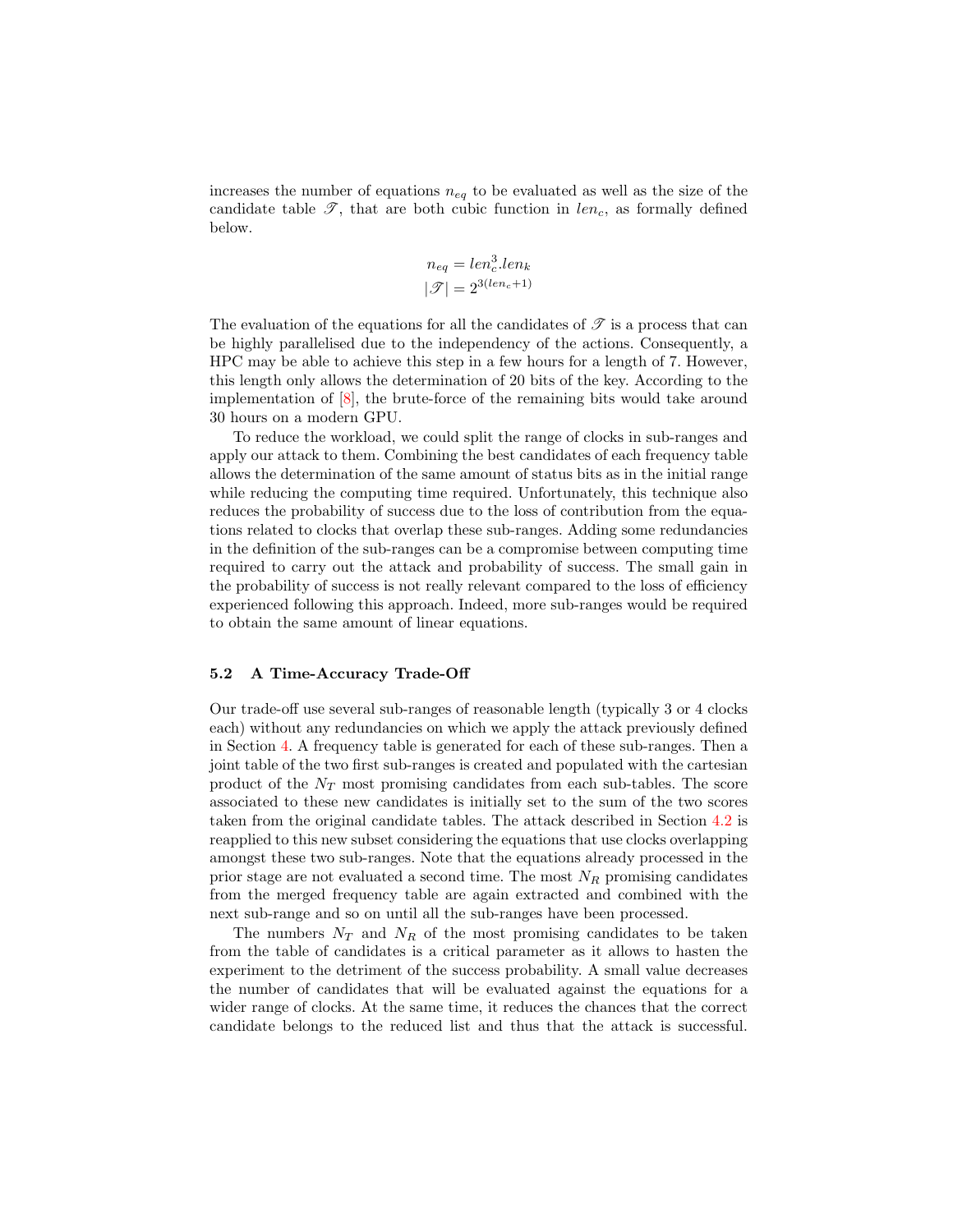Indeed, if the algorithm fails to capture the right status in a reduced list of a sub-range, it is certain that it will not be present in the final joint table.

To find out the most convenient threshold for the selection of the most promising candidates, we have experimentally determined the probability that the correct candidate was in the reduced list. We have conducted these experiments for different quantity of available plaintexts, for several sub-ranges against both the C-Channel and the B-Field. Figures [2a](#page-11-0) and [2b](#page-11-0) present the probabilities that the correct candidate is in the top  $N<sub>T</sub>$  of the corresponding sub-ranges for respectively 16384 and 32768 available plaintexts when attacking the B-Field.

<span id="page-11-0"></span>

Fig. 2: Probability that the correct candidate is in the top  $N_T$  for several subranges while attacking the B-Field.

As it can be observed in these figures, the increase of available plaintexts increases the chances that the correct candidate is in the reduced table. However, it should be kept in mind that it also increases the time required for the evaluation of all equations. As a consequence, the size of the reduced table should be selected taking into consideration the quantity of available plaintext, the desired probability of success and the available time to conduct the attack. An interesting fact is that even if the right candidate was not in a good position in one or more tables during the experiments we conduct (see Section [6](#page-12-0) for more details on these experiments), it can be the first one in the final one, due to the fact the wider the range, the more equations will contribute to the determination of the most probable candidate.

#### 5.3 Selection of the Relevant Equations

Following the approach described in the previous subsection, we divide the full range in four sub-ranges of three clocks each. For each sub-range we only consider the keystream bits for which the associated equations have a relevant weight for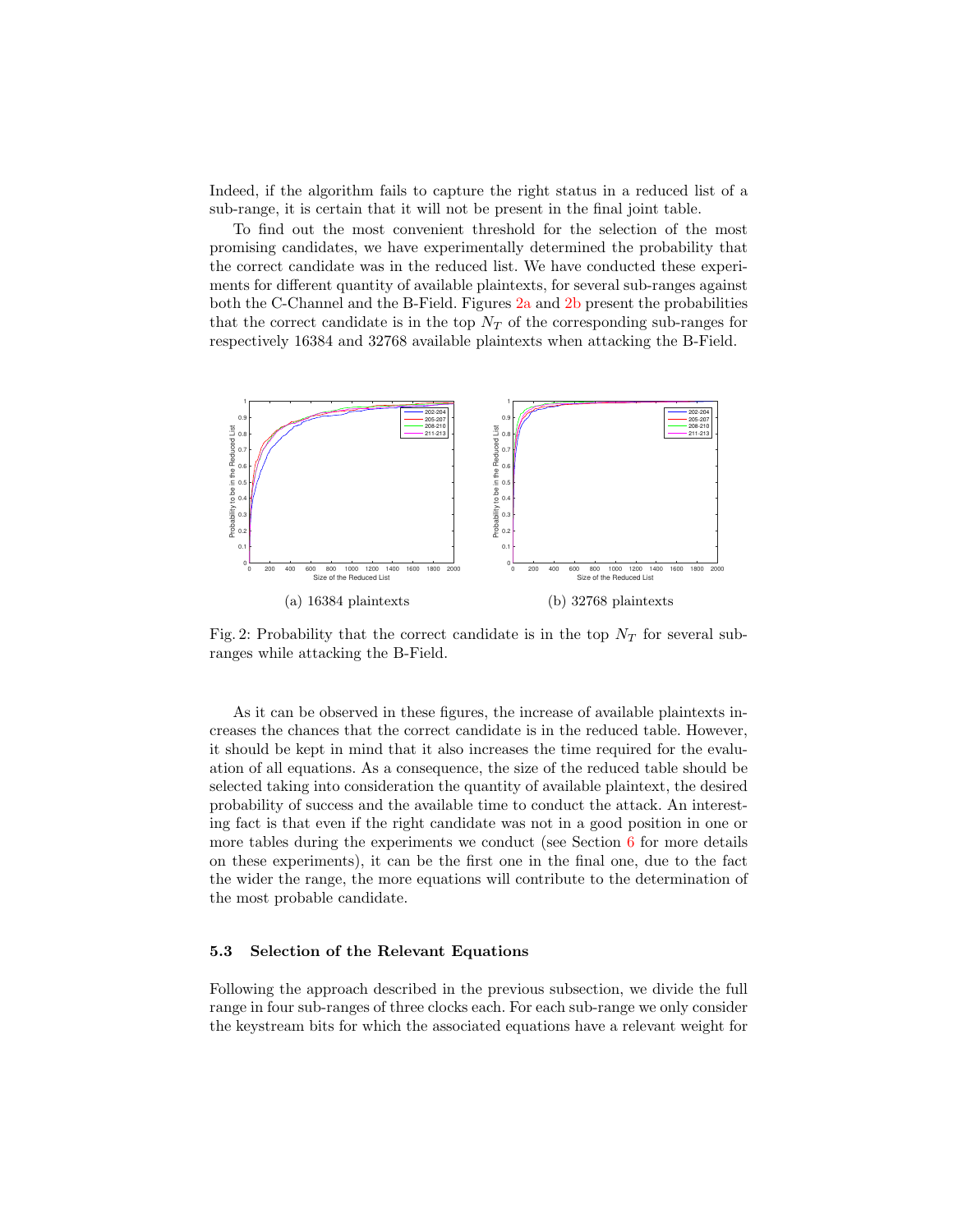this range of clocks. Indeed, the impact of a certain keystream bit on a given subrange is directly dependent on the shifted binomial distribution of the clocks. As an example, the first bit of the keystream has much more impact on the range [102,104] than on the range [111,113] as the distribution of the clocks is centred in 102.5. Therefore, by evaluating in every sub-range only the relevant set of equations we optimise the performance of the attack.

For a given set of clocks and a given bit of keystream, the bias of the corresponding equation is the difference between the probability that such equation is verified and the expected probability of 50%. Given a range of clocks and a keystream bit, the associated accumulated bias is the sum of the bias of each possible equation from the given range of clocks for the specific bit of the keystream. Figure [3](#page-12-1) represents graphically the computed accumulated bias for different keystream bits sub-ranges of clocks. Based on these results, we have selected the list of pertinent equations to be evaluated in each sub-range.

<span id="page-12-1"></span>

Fig. 3: Accumulated bias for sub-ranges of 3 clocks

It can be observed in Figure [3](#page-12-1) that the accumulated bias for a given keystream bit decreases proportionally to the position of the bit considered. For example, the accumulated bias of the bit 41 (first bit of the keystream related to the B-Field) is almost half compared to the first bit of the keystream. This is a direct result of the irregular clocking and the increasing uncertainty about the specific combination of clocks that generated that bit. Therefore, the probability that an equation related to this bit gets verified, decreases as well. That is the reason why more plaintext samples are required to successfully attack the B-Field data compared to the C-Channel one, as it will be described in the next section.

# <span id="page-12-0"></span>6 Experimental Results of Our Attack

In order to test experimentally the cryptanalysis attack we have described, we have conducted several experiments, both with simulated and actual data,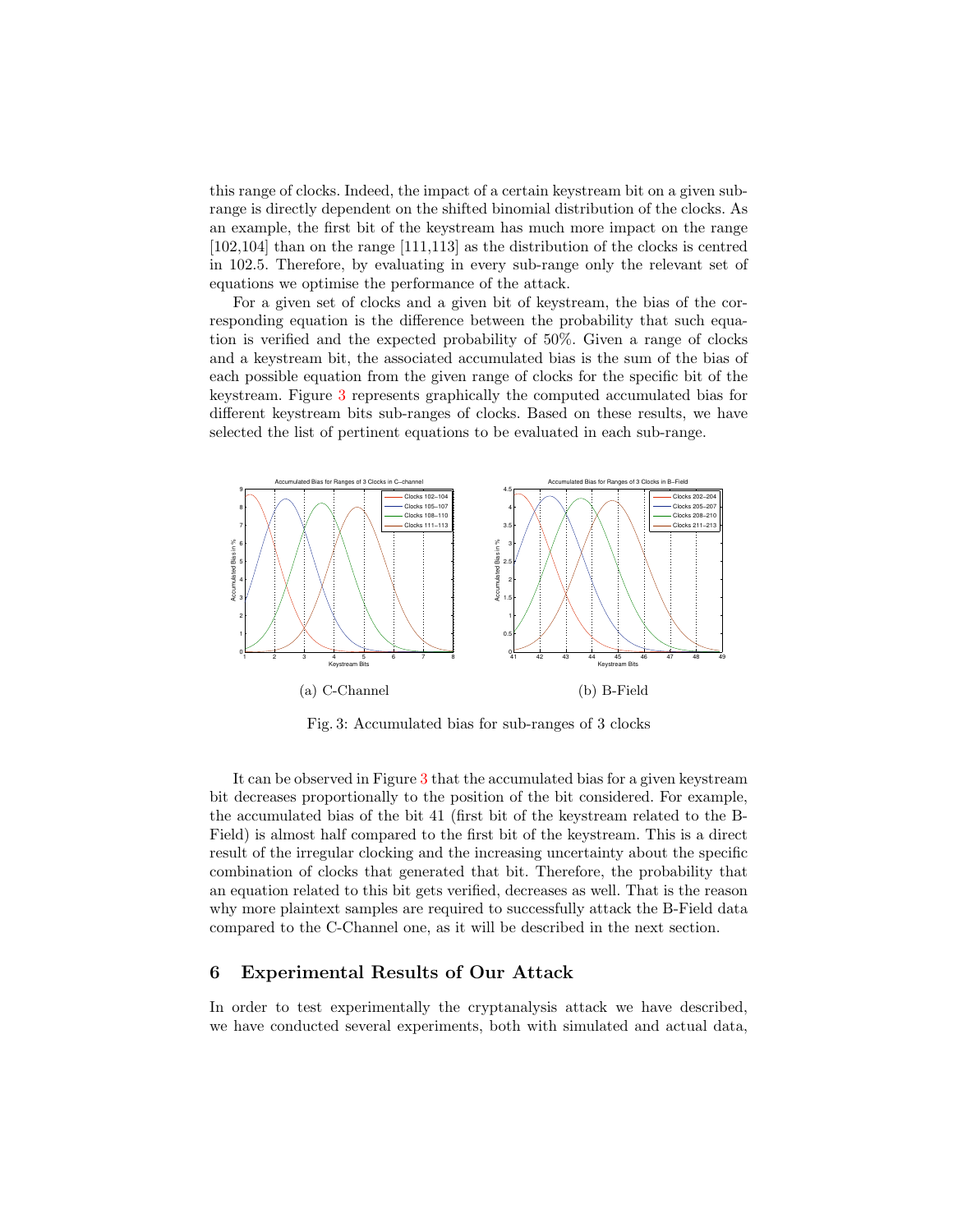aimed at validating and benchmarking our attack. Both the attacks against the C-Channel and the B-Field have been considered, using the ranges of clocks [102,113] and [202,213] respectively.

For all the experiments, we have followed the approach described in the previous section where the full range is divided in four sub-ranges of three clocks each and the first 9 bits of keystream are used for the attack.

#### 6.1 Results Based on Simulated Data

In this subsection we present the results obtained in our experiments using simulated data. In our experiments we have generated a total of 200 random DSC keys and for each one we have created several sets of plaintext samples (IV and keystream) of different sizes. For each of the 200 keys, the first IV of the first sample was generated randomly and the subsequent IVs incrementally, mimicking the behaviour of actual DECT devices.

Each set of plaintext represents a recording of an encrypted DECT conversation, where each packet contains the IV in clear and the payload encrypted with a unique keystream. The amount of plaintext is directly linked to the number of minutes of the encrypted voice call that had to be recorded to obtain them. We have performed the experiments both for the C-Channel and the B-Field. For the cryptanalysis, the values  $N_T$  and  $N_R$  were respectively set to 200 and 50.

An interesting finding in our experiments is that when the attack was unsuccessful often only a few bits of the best candidate were differing from those of the correct candidate. Most of the time these wrong bits were the ones at the edge of the range (e.g. the bits for  $102$  and  $113$  for the range  $[102,113]$ ).

Therefore, the success probability of the attack can be increased by discarding these status bits, at the cost of reducing the number of equations and increasing the time required for the final exhaustive search. Discarding the two extreme bits of the status reduces the number of linear equations among the key bits from 39 to 33, increasing the duration of the final exhaustive search step. Nevertheless, the exhaustive search would still be conducted in seconds while this choice will sensibly increase the success probability, potentially outputting the correct candidate even if it was previously discarded in a preliminary sub-list.

Table [2](#page-14-0) displays the percentage of time the correct status was output in first position by our attack so that they can be compared on a fair basis with the results of the NTW attack  $[6]$ . These results are slightly better (up to 10%) additional keys retrieved) when the brute-force step evaluates the other possible statuses output by the final step. For example, while the success probability is about 69% when extracting 39 equations attacking the B-Field with 32K plaintexts, it reaches 76% by considering the final output list. Considering 33 equations, our attack guesses the correct candidate with a probability slightly higher than 50% when using around 8192 plaintexts from the C-Channel. In this case, the final exhaustive search step is able to retrieve the correct key with a probability of  $1 - 2^{-64} \approx 100\%$  in around 5 seconds using our CPU SIMDbased implementation with an Core i7 (AVX) workstation. To reach a more or less equivalent success rate, the NTW cryptanalysis attack requires at least four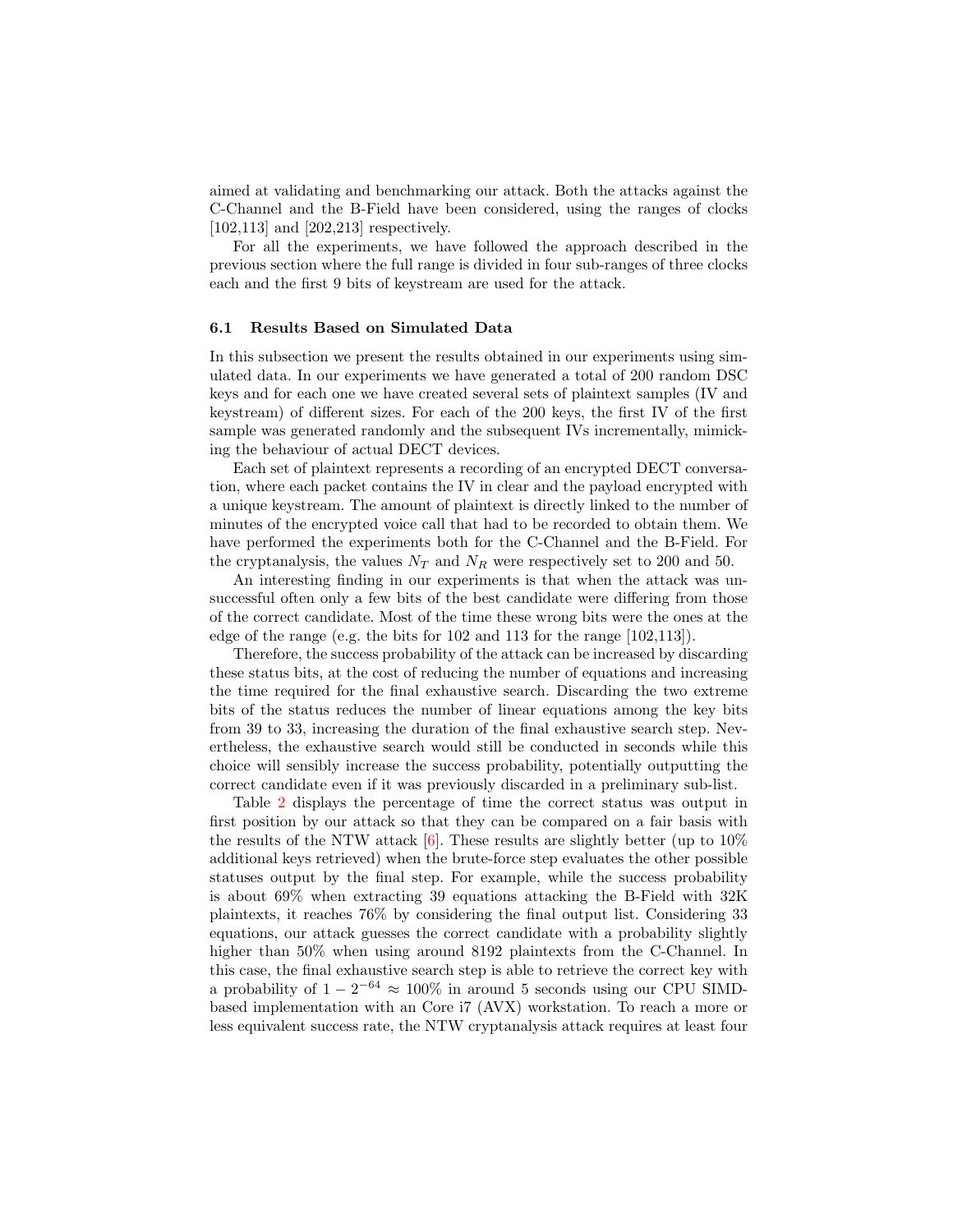<span id="page-14-0"></span>

|                     |        | C-Channel |       | B-Field |        |       |  |
|---------------------|--------|-----------|-------|---------|--------|-------|--|
| Number of plaintext | 4096   | 8192      | 16384 | 8192    | 16384  | 32768 |  |
| 9 equations         | 35%    | 85%       | 98%   | 19%     | 69%    | 94\%  |  |
| 21 equations        | $16\%$ | 73%       | 97%   | 10%     | 57%    | 90%   |  |
| 33 equations        | $6\%$  | 55%       | 95%   | $3\%$   | $36\%$ | 82\%  |  |
| 39 equations        | $2\%$  | 33%       | 84\%  | $1\%$   | 21%    | 66\%  |  |

Table 2: Success rate of the C-Channel and B-Field attack for the respective range [102,113] and [202,213]

times more plaintext material. The success probability can be raised to more than 70% using only 21 equations at the price of a longer but still reasonable exhaustive search of less than 5 hours.

Although at a first sight it seems much more interesting to attack the C-Channel rather than the B-Field, based on the number of requested plaintext, it shall be noted that only a limited amount of DECT packets per second (around 5) are typically sent over the C-Channel, in comparison with the 100 that are sent per second in the B-Field. Consequently, 20 times more plaintext is produced in the B-Field which makes the attack over the B-Field more realistic in terms of minimum call duration required to conduct the attack.

To illustrate this we present some values regarding the communication time. To reach a 50% chance to retrieve the key using C-Channel plaintext, 20 minutes of conversation have to be recorded whilst the NTW attack requires around 1 hour and 50 minutes to reach the same success rate. Considering a B-Field attack, we achieve a success rate of 30% using just 180 seconds of communication when the NTW attack needs more than ten minute for the same result.

### 6.2 Results Based on Real Data

In order to validate our findings with actual data, we have performed a set of experiments applying our cryptanalysis to break actual DECT encrypted calls. For that purpose we have used several DECT cordless phones, from several manufacturers, that we have previously verified and found to be encrypted following the approach described by Sanchez et al. [\[7\]](#page-17-1).

The attacks we have performed were focused on B-Field data. Since our attack, like the NTW one, is a known-plaintext attack, the attacker requires knowledge about the first 9 bits of keystream. The approach followed for the experiments was to use the silence transmitted by the call in order to obtain the plaintext, assuming it would be encoded as all ones by the G726 codec. However, during our experiments, we have noticed that often the sound transmitted was not perfect silence leading to less than 100% accurate prediction of the plaintext.

In a first round, we validated our attack assuming 100% accuracy in the prediction of the plaintext. In order to do so, we followed the approach described by Coisel and Sanchez in [\[1\]](#page-17-4) to obtain the long-term key shared by the base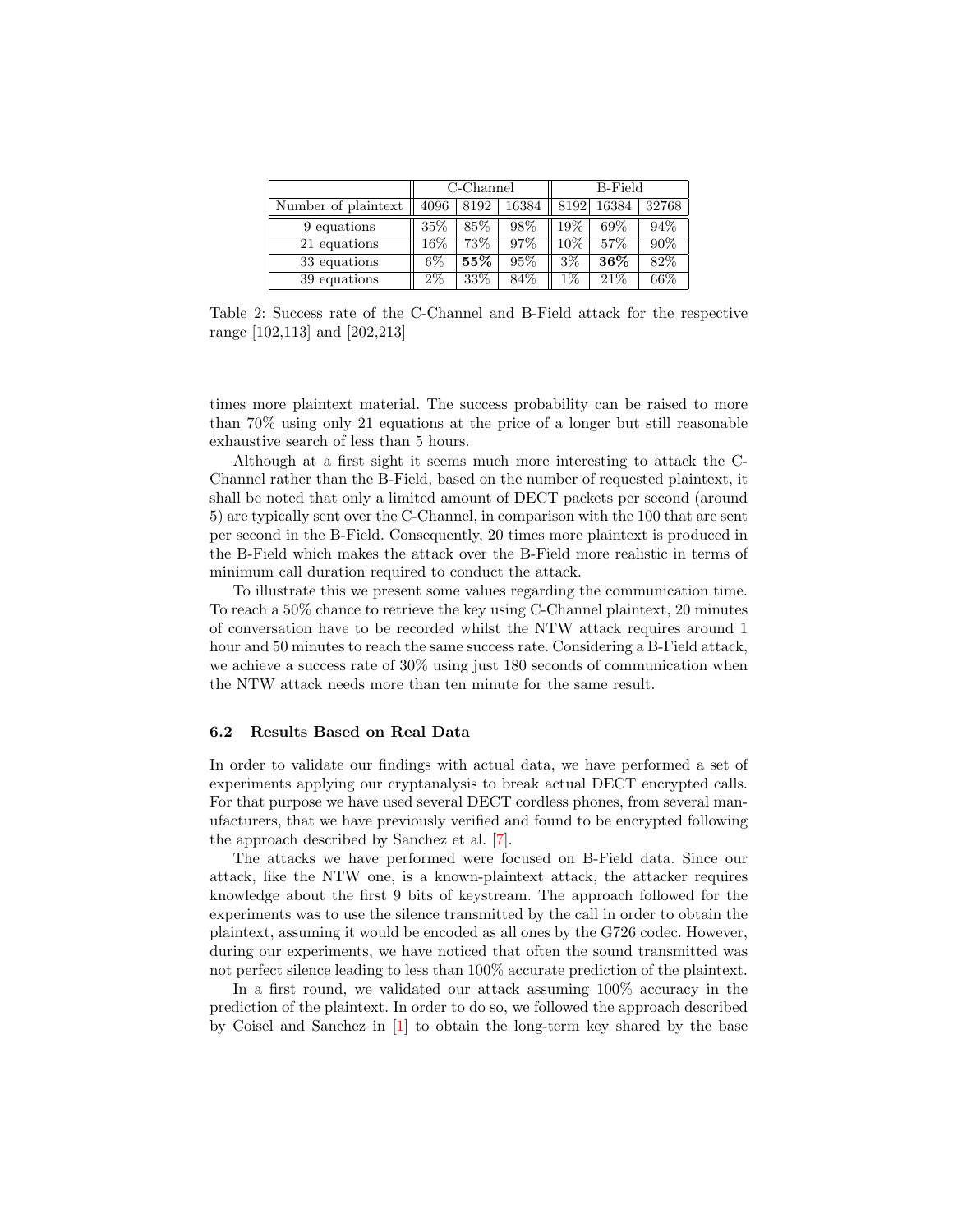station and the handset. With this knowledge the session key derived at the beginning of the communication can be retrieved and thus the communication can be decrypted leading to a full knowledge of the plaintext.

This step is by no means required to conduct the cryptanalysis attack described in this paper and it was performed with the sole purpose of helping us to debug the process and work with a perfect accurate prediction of the plaintext. A more realistic scenario where the complete recovery of the plaintext material is not possible is presented in the experiments described in the next section.

Our first attempts to recover key were performed by analysing 5 minute DECT encrypted calls (corresponding to 32K samples) from several handsets of different brands. In our first attempts, our tests had a success rate of over sixtysix percent. When analysing calls over 10 minute, our tests were all successful.

#### 6.3 Partially-Known Plaintext Attack

As said in the previous section, in practice an attacker would encounter many difficulties predicting the 9 bits of keystream required to conduct the attack against the B-Field. We have found out that depending on the background and equipment noise, the accuracy of the recovered keystream, under the assumption that the plaintext was pure silence, ranges from 85% to 95%.

When one of the keystream bits used in an equation is wrong, the probability that the correct status belongs to the candidate list drops to 50%. We could consider that in this case, the vote cast by that equation is randomly distributed among the possible status candidates. This fact reduces the overall probability that the candidate belongs to the reduced list of a sub-ranges.

To verify this statement, we have experimentally determined the probability that the correct candidate is included in the reduced list of the sub-range [202,204], for several degrees of inaccuracy in the prediction of the keystream. Figure [4](#page-16-1) displays the results of the experiment. The loss of accuracy can be compensated by increasing the size of the reduced list at the price of the overall efficiency. Analysing more plaintext can as well compensate the loss of accuracy. To measure the decrease of the success probability we have benchmarked our attack using simulated data against the B-Field assuming the knowledge of 32,768 and 64,536 plaintexts for several degrees of accuracy. The results presented in Table [3](#page-16-2) are the success probabilities to retrieve the session key among the final output list of candidates.

We have applied the attack on the real capture we made for different parameters to validate that our attack works in practice even if the plaintext is only partially known. The plaintext used in the attack represents mostly silence and is accurate at approximately 90%. All our attempts using 65K plaintexts whilst defining 39 linear relations amongst the key bits were successful. The success rate of the tests we have conducted using 32K plaintexts are in agreement with the results of Table [3.](#page-16-2)

We have made an interesting discovery analysing decrypted data coming from our practical experiments intercepting DECT communications. The distribution of the zeros, bits differing from pure silence, is not uniform over the 9 bits of the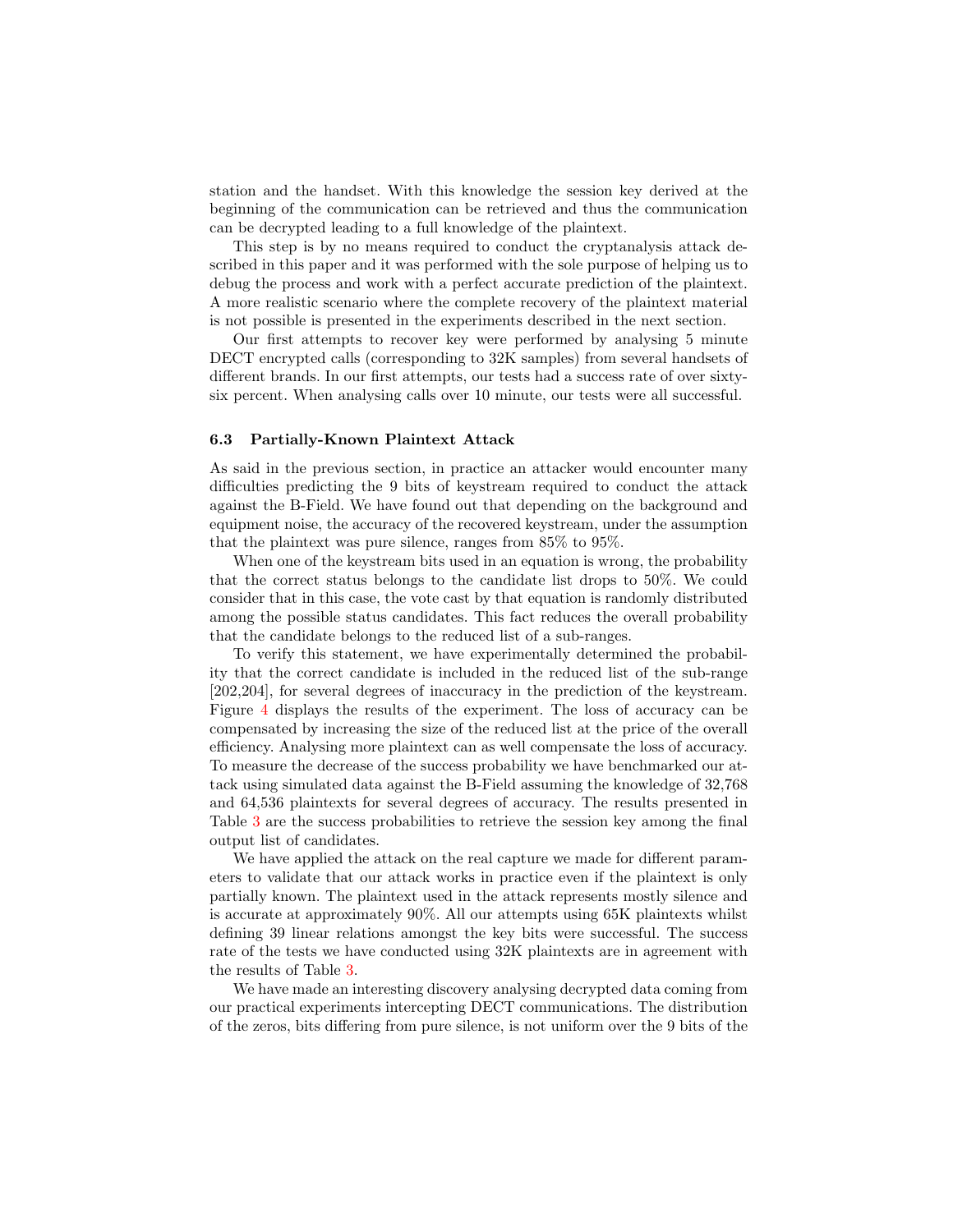<span id="page-16-1"></span>

Fig. 4: Probability that the correct candidate belongs to the reduced list

keystream. We have noticed unexpected patterns in groups of 4 bits, probably derived from the way the G726 encodes the voice. This fact opens the door to an optimisation of our cryptanalysis attack for these scenarios where the accuracy in the recovery of the keystream is not 100%. Indeed, given the fact that some keystream bits are more likely to be ones than others, the weight of the equations can be adjusted on the basis of the probability that the keystream bit is guessed correctly. This improvement would reduce the impact of the loss of accuracy and will be explored in future research.

<span id="page-16-2"></span>

|                       | 32768 plaintexts |                |              |  | 65536 plaintexts                                                 |        |      |      |
|-----------------------|------------------|----------------|--------------|--|------------------------------------------------------------------|--------|------|------|
| Accuracy of plaintext |                  | $100\%$   95\% |              |  | $\sqrt{90\%}$ 85% 100% 95% 90% 85%                               |        |      |      |
| 9 equations           | 96%              |                |              |  | $92\%$   $71\%$   $55\%$    $100\%$   $100\%$   $100\%$   $92\%$ |        |      |      |
| 21 equations          | 91%              |                |              |  | 78% 57% 37% 100% 100% 96% 81%                                    |        |      |      |
| 33 equations          | 85%              | 65%            | $42\%$ 21\%  |  | $99\%$                                                           | $98\%$ | 87\% | 70\% |
| 39 equations          | 81\%             | $56\%$         | $ 28\% 11\%$ |  | 99%                                                              | 94%    | 85\% | 63\% |

Table 3: Success rate of the B-Field attack for the range [202,213]

# <span id="page-16-0"></span>7 Conclusions and Future Developments

In this paper we have presented an improved cryptanalysis attack against the DECT Standard Cipher, leveraging over the clock guessing approach introduced by the NTW attack. In comparison, our approach offers better accuracy and requires substantially less amount of keystream material.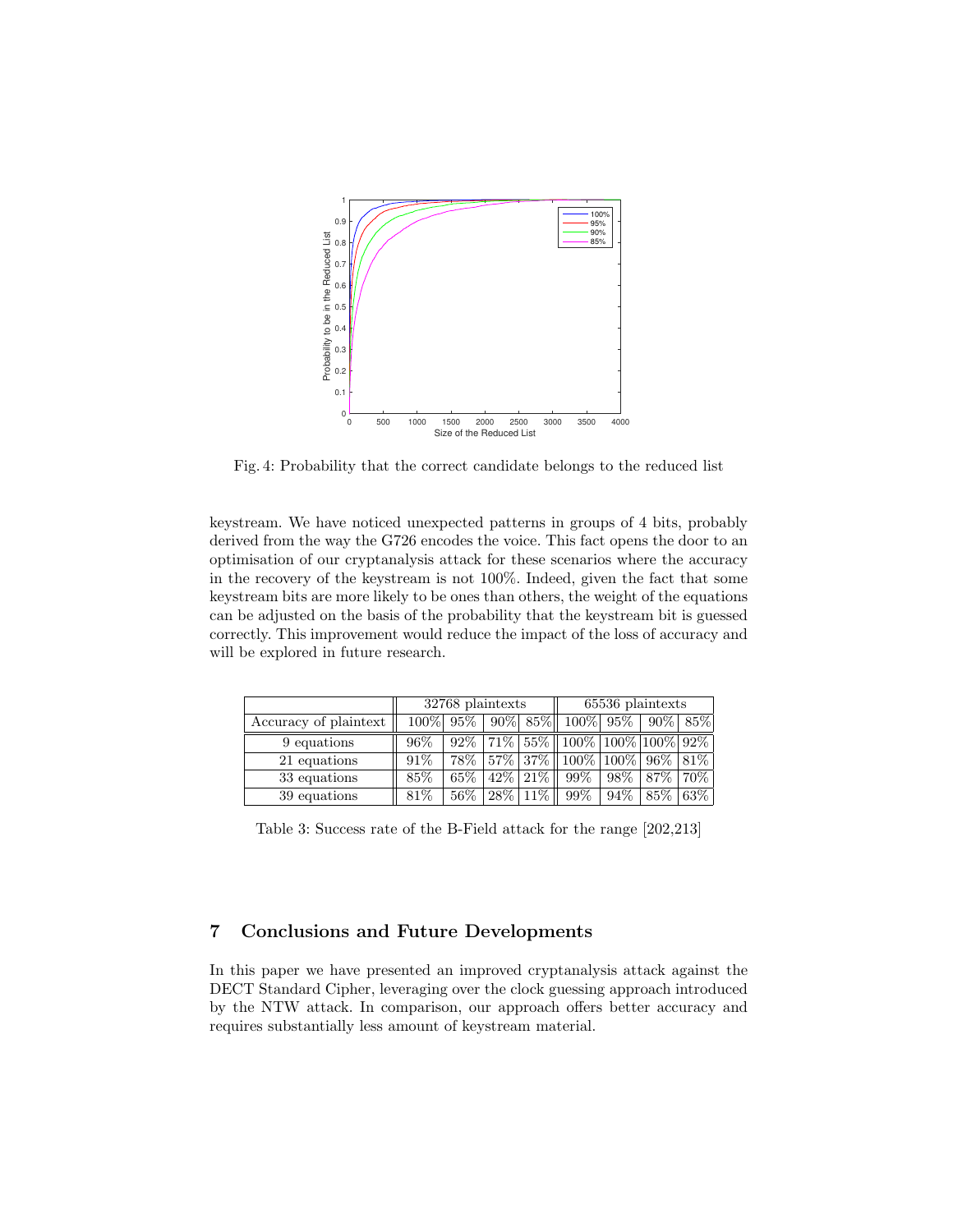One of the limitations of the former NTW attack was precisely the difficulty to obtain enough keystreams. To reach a 50% success probability whilst defining 30 linear equations, the NTW attack requires 1 hour and 50 minutes of communication in the case of the C-Channel and more than 15 minutes in the case of the B-Field. Our attack retrieves the key with better success probabilities requiring over twenty-five percent less plaintext, respectively analysing a 27 minutes call for the C-Channel or 3 minutes one for the B-Field.

We have tested our attack with real interceptions of several DECT phones from different brands. Our tests were successful in many cases even when the prediction of the plaintext was not 100% accurate. We have analysed the impact of this loss of accuracy by randomly modifying the plaintext in our simulation.

However we have noticed that the distribution of the "errors" is not uniform over the bits of the keystream. A more carefully analysis of the origin and the distribution of these patterns would potentially help in minimising the impact form the loss of accuracy. Furthermore, the influence of the inputs to the output combiner in the probability distribution of the output should also be considered to refine and improve the theoretical model behind the computation of weights.

The cryptanalysis presented in this paper shows that passive attacks against the privacy of DECT encrypted communications can be conducted in practice. We strongly believe in the need to migrate to a more secure solution. A continuous renegotiation of the DSC key could help mitigating the risk but, on the basis of our results, it should be done at least every 30 seconds so that an attacker would not be able to retrieve enough plaintext material to launch an effective attack. However, a definitive solution will only arrive with the effective deployment of DECT devices using the new DSC2 algorithm recently included in the standard, which up until now has shown no similar weaknesses.

# References

- <span id="page-17-4"></span>1. Coisel, I., Sanchez, I.: Practical Interception of DECT Encrypted Voice Communication in Unified Communications Environments. In: IEEE Joint Intelligence and Security Informatics Conference, JISIC 2014. pp. 115–122. IEEE (2014)<br>ETSI: ETSI DECT Official Website (2013), http://www.
- <span id="page-17-5"></span>2. ETSI: ETSI DECT Official Website (2013), [http://www.etsi.org/](http://www.etsi.org/technologies-clusters/technologies/dect/) [technologies-clusters/technologies/dect/](http://www.etsi.org/technologies-clusters/technologies/dect/)
- <span id="page-17-0"></span>3. Lucks, S., Schuler, A., Tews, E., Weinmann, R.P., Wenzel, M.: Attacks on the DECT Authentication Mechanisms. In: Topics in Cryptology, CT-RSA 2009, pp. 48–65. Springer (2009)
- <span id="page-17-6"></span>4. Maximov, A., Johansson, T., Babbage, S.: An Improved Correlation Attack on A5/1. In: Proceedings of the 11th International Conference on Selected Areas in Cryptography, SAC'04. pp. 1–18. Springer-Verlag (2005)
- <span id="page-17-3"></span>5. McHardy, P., Schuler, A., Tews, E.: Interactive Decryption of DECT Phone Calls. In: Proceedings of the fourth ACM Conference on Wireless Network Security. pp. 71–78. ACM (2011)
- <span id="page-17-2"></span>6. Nohl, K., Tews, E., Weinmann, R.P.: Cryptanalysis of the DECT Standard Cipher. In: Fast Software Encryption. pp. 1–18. Springer (2010)
- <span id="page-17-1"></span>7. Sanchez, I., Baldini, G., Shaw, D., Giuliani, R.: Experimental Passive Eavesdropping of Digital Enhanced Cordless Telecommunication Voice Communications through Low-Cost Software Defined Radios. Security and Communication Networks (2014)